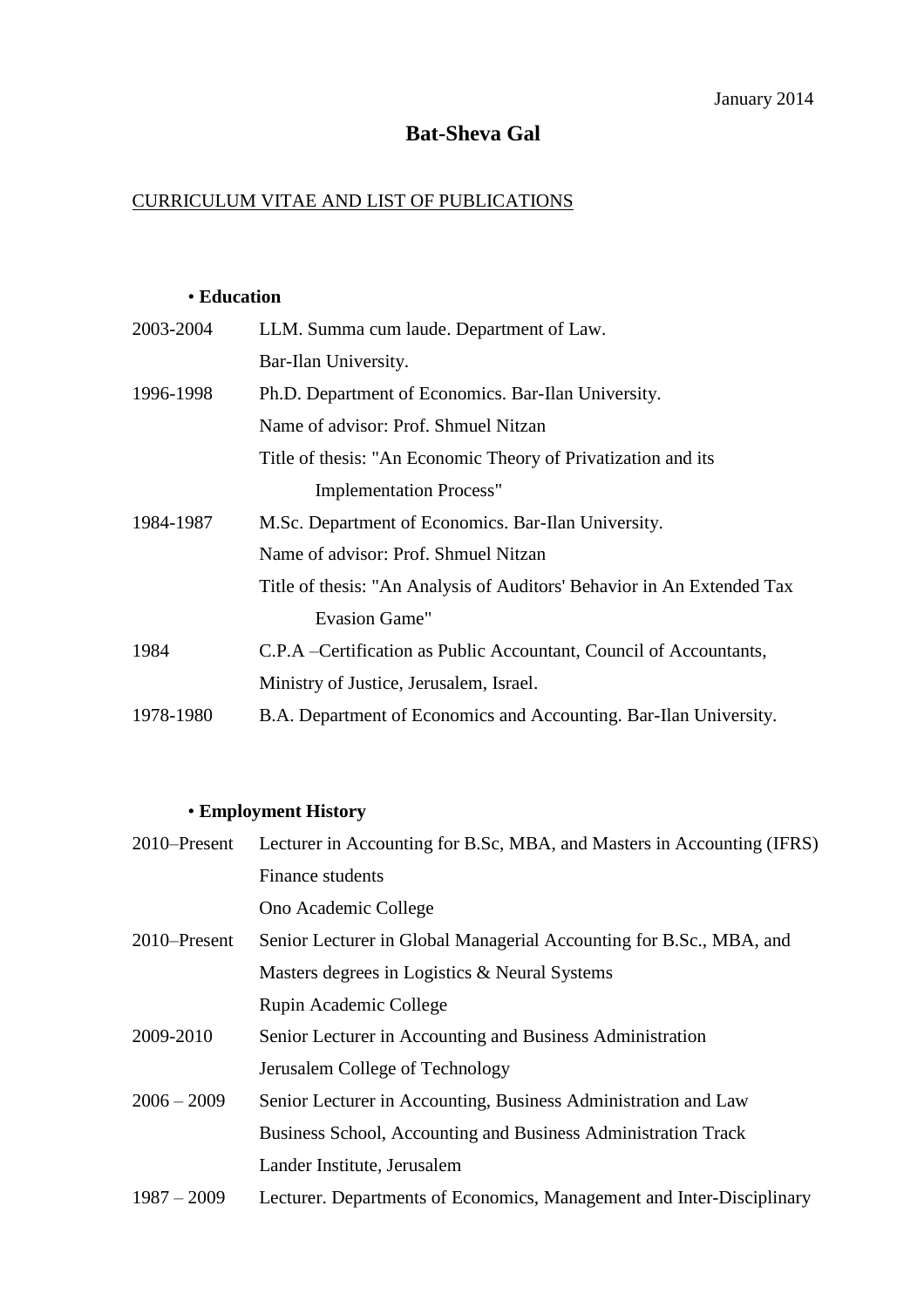[Department of Social Sciences,](http://meshulav.biu.ac.il/) and Public Health and Health System Management

Bar-Ilan University

- 2009 2010 Preparation of students for examinations: Accounting Fundamentals and Analysis of Financial Statements, Land Taxes and other Taxation.Topics The Jerusalem College of Engineering, a branch of the Haifa Technion in Jerusalem, Bet Hakerem, Jerusalem
- 2007 2009 Lecturer. Accounting and Law in studies for Accounting Certification for graduates, as part of the special program for certification studies Economics Department Bar-Ilan University
- 1996 2005 Lecturer. Business School, Law School, Banking and Capital Markets School, Insurance School Netanya Academic College
- 1999 2000 Lecturer in Accounting Ariel University, Ariel, Israel
- 1990 1991 Lecturer in Accounting. Business School Mount Scopus Campus Hebrew University, Jerusalem, Israel

### • **Professional Activities**

- (a) Positions in academic administration
- 2010 2011 Coordinator of Ono Committee for Building Modern Management Tools in Government Service

Ono Academic College

2009–2011 Devised guidelines for research students for masters and doctorate degrees

Bar-Ilan University

- 2009 2010 Head of the Accounting Research Department \*Head of Department for Bachelor of Business Administration and MBA, Lustig Institute and Tal Institute
	- \* Head of the Accounting Department, Lustig Institute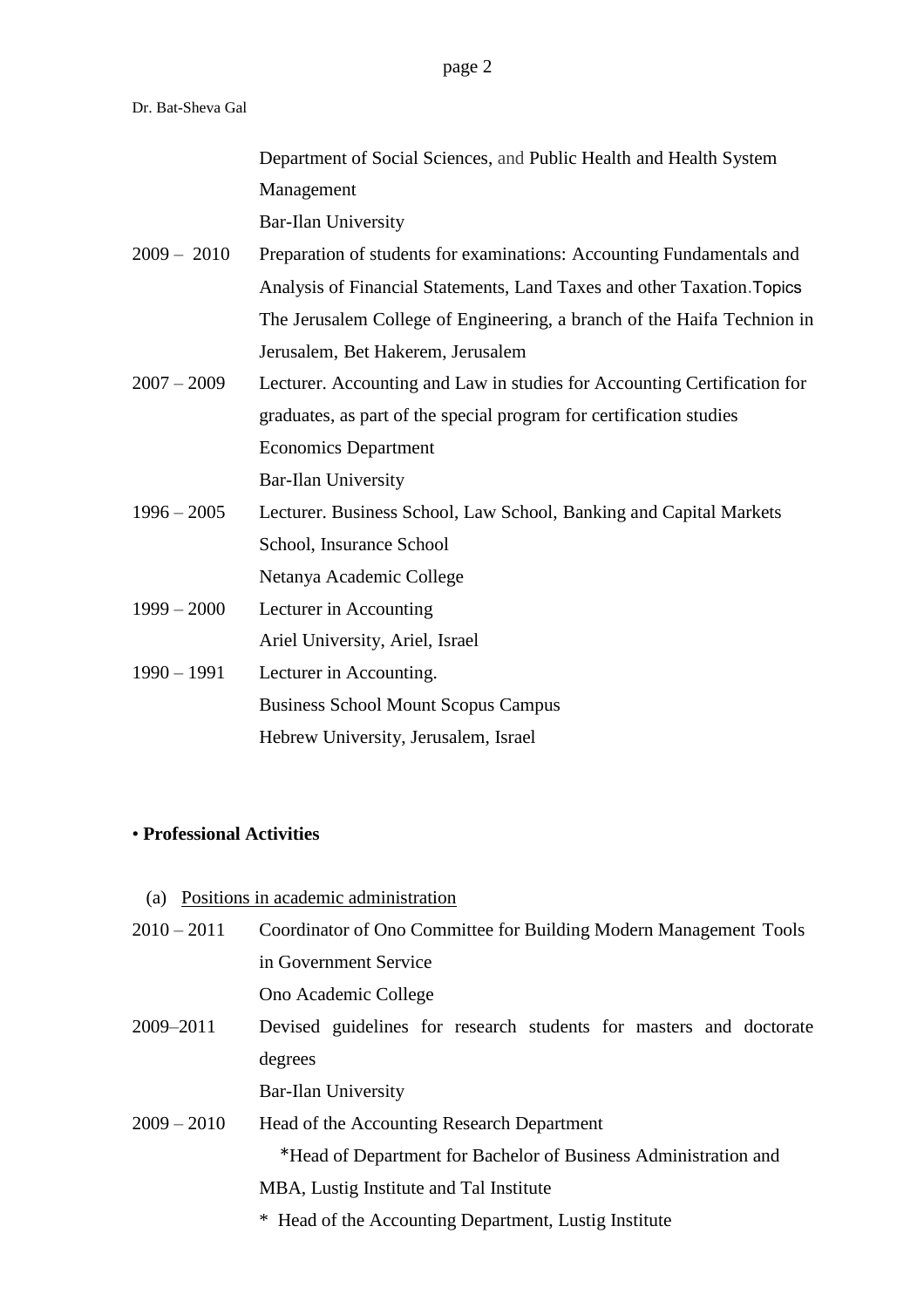|                                                                 | * Led department seminar for members of the staff in the Accounting |  |
|-----------------------------------------------------------------|---------------------------------------------------------------------|--|
|                                                                 | Department                                                          |  |
|                                                                 | Jerusalem College of Technology                                     |  |
| $2009 - 2010$                                                   | Member of Disciplinary Committee and Teaching Committee             |  |
|                                                                 | Jerusalem College of Technology                                     |  |
| $2008 - 2009$                                                   | Member of Teaching Committee. Economics Department.                 |  |
|                                                                 | Created new studies program for Bachelor's degree and supplementary |  |
|                                                                 | year, following introduction of the new IFRS accounting standards   |  |
|                                                                 | Bar Ilan University                                                 |  |
| $2007 - 2009$                                                   | Chair of the Morris and Beatrice Glazer Cathedra for Accounting     |  |
|                                                                 | Research, appointed by the University's Senate                      |  |
|                                                                 | <b>Bar-Ilan University</b>                                          |  |
| $2007 - 2009$                                                   | Member of Academic Council and Member of the Professional           |  |
|                                                                 | <b>Committee, Business Administration School</b>                    |  |
|                                                                 | Lander Academic Center, Jerusalem                                   |  |
| $1999 - 2005$                                                   | Member of the Disciplinary Committee                                |  |
|                                                                 | Netanya Academic College                                            |  |
| $1985 - 2000$                                                   | Coordinator and Manager                                             |  |
|                                                                 | Wolfson Fund for Economics and Business Administration in memory of |  |
|                                                                 | Sir Isaac Wolfson, Grants and Research Fund. Economics Department   |  |
|                                                                 | and the School of Business Administration (MBA)                     |  |
|                                                                 | Bar-Ilan University                                                 |  |
| $1984 - 1988$                                                   | Research Assistant on receipt of Grants for Excellence              |  |
|                                                                 | <b>Bar-Ilan University</b>                                          |  |
|                                                                 |                                                                     |  |
|                                                                 |                                                                     |  |
| Professional functions outside universities/institutions<br>(b) |                                                                     |  |
| $2010 - 2014$                                                   | Director                                                            |  |
|                                                                 | Menachem Begin Heritage Center                                      |  |
|                                                                 | (official nomination by the Prime Minister of Israel)               |  |

- 1985 2010 Member Liaison Committee between the Institute of Certified Public Accountants and the Tel Aviv District Tax Office
- 2005 2008 Director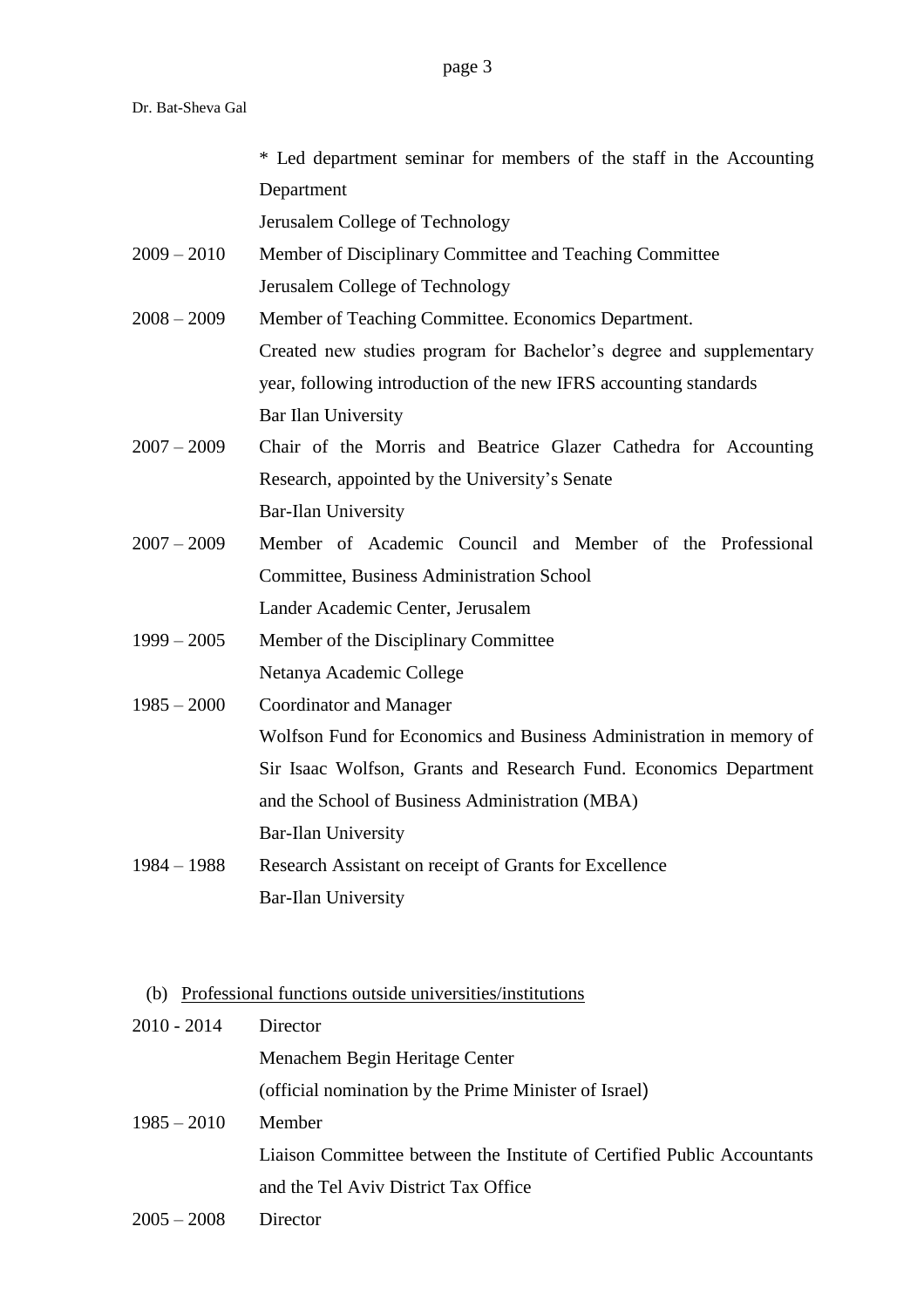page 4

Dr. Bat-Sheva Gal

Israel Aerospace Industries (IAI)

Member of the Following Committees:

- Finance and Investments
- Audit
- Prospectus
- Chair of Civilian Aircraft Committee
- Chair of the IAI Subsidiaries Committee

Led the successful initial public offering (IPO) of the aerospace industry in the sum of 1 billion Israeli shekels in 2007 as the Accounting Director and received a certificate of esteem and appreciation from the Chairman of the Board of Directors, Yair Shamir, and CEO, Itzhak Nissan.

1998 – 2005 Member

Economic Committee of Professors Advising the Mayor of Rehovot Concerning the Municipality's Recovery Program

- 1986 2001 Drew up the examinations for the Council of Certified Accountants, Ministry of Justice Academic Coordinator for all examinations, Subject Coordinator, in charge of examinations and a Member of the Examinations Committee. Exams included:
	- Introduction to Accounting
	- Financial Accounting (Intermediate)
	- Intermediate Management Cost Accounting
	- Advanced Management Cost Accounting- (Finals)
	- Commercial and Labor Law and other Legislation
	- Advanced Financial Accounting- (Finals)
	- Taxation Law
	- General Commercial Knowledge (examination since dropped, with its topics distributed among other exams)
	- (c) Significant professional consulting
- 2011-2014 Work in collaboration with the Futures Options Institute (FOI) Ltd and CompuHedge Ltd to implement the new International Financial Reporting Standards (IFRS) and to provide professional services, including Fair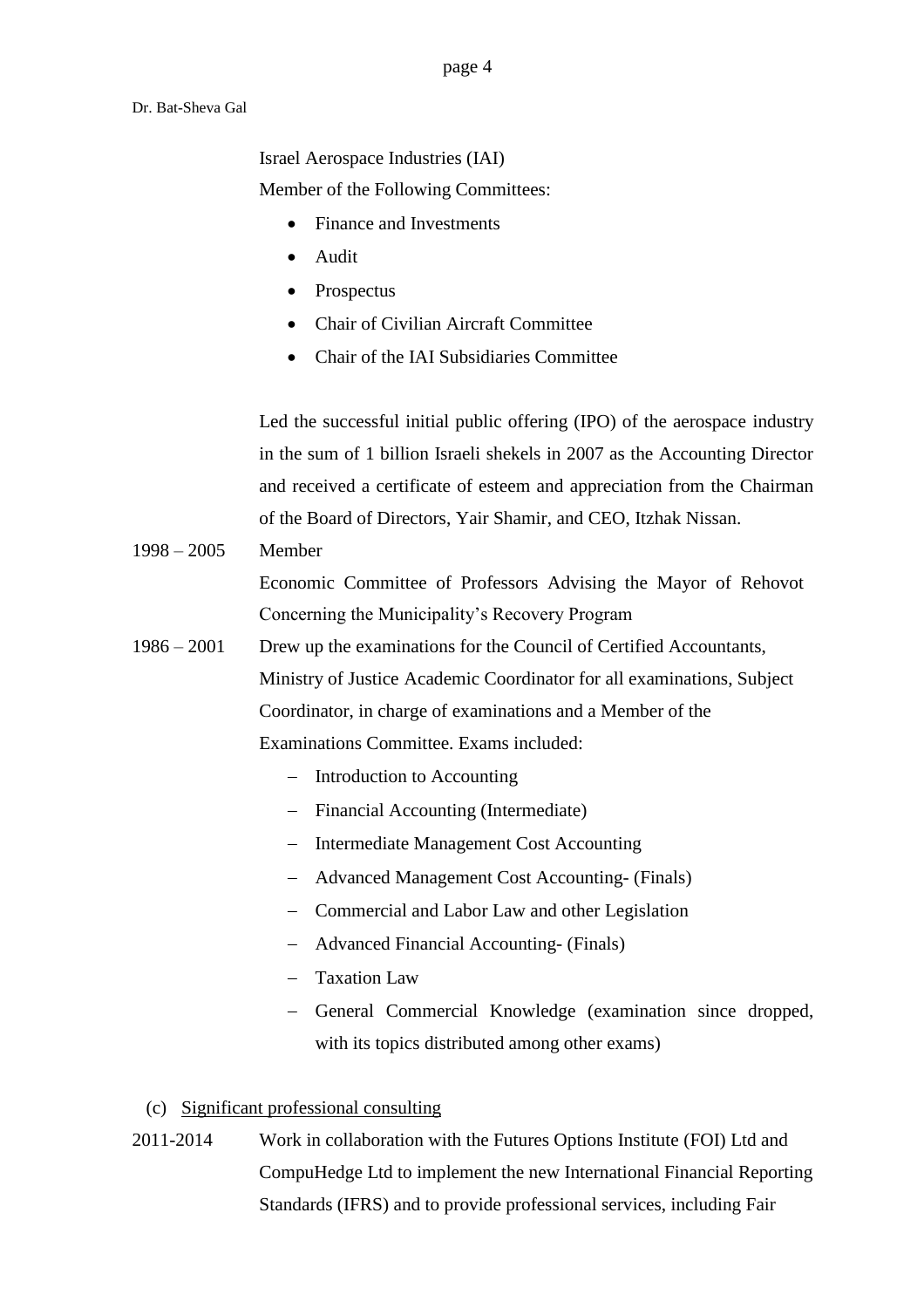Value Measurement.

Also consult on various projects for large companies on topics such as exposure management, risk management and hedge accounting. Client portfolio includes IBM, The Israel Corporation, Israel Chemicals, Bezeq, Machteshim-Agan Co. (ADAMA) and more.

1997-2013 Expert opinions in court

### (d) Professional and commercial experience

2001 – 2014 Self-employed CPA

Handled and represented clients before the tax authorities Consulted in various commercial fields (taxes, labor law, corporate law, accounting, costing, budgeting, management accounting, and economics) Provided expert opinions in court, preparation of claims, defense statements.

- 1984 2000 Managed practice specializing in tax and accounting. Preparation of financial statements for non-profit organizations and not–for-profit companies Ongoing handling of financial statements of self-employed clients including personal reporting, declarations of assets, costings, financial and economic consulting, representation at the tax authorities Provided expert opinions in court, preparation of claims, defense statements.
- 1984 1985 Accounting and auditing, small-medium sized CPA's office in Tel Aviv Professional experience in accounting and auditing in private mid-size and family-held companies in the fields of trading, industry, tourism, construction and contractors.
- 1981 1984 Internship at one of the largest accounting firms in Israel, K.P.M.G. Somekh Chaikin & Co. Varied experience with public companies in various sectors, including financial institutions (provident and educational Funds), mortgage banks, contractors, holding companies, industrial companies and others. Broad experience in the capital market including preparation of prospectuses for public offerings.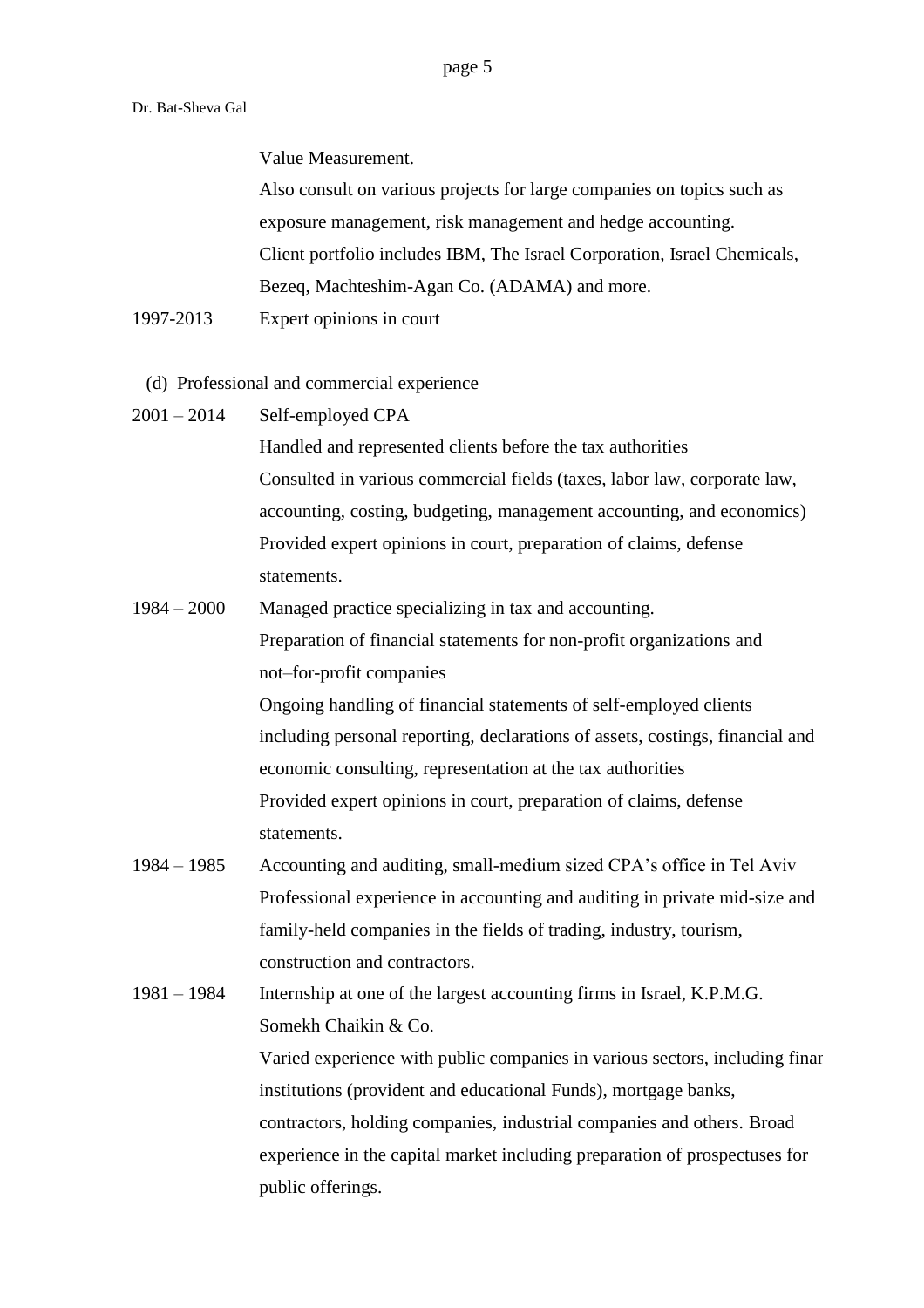#### (e) Membership in professional/scientific societies

- ARW Accounting Research Workshop
- EFA European Finance Association
- ICPA Institute of Certified Public Accountants
- PET Public Economic Theory Association
- SIFR Institute for Financial Research

#### • **Educational activities**

(a) Courses taught

#### Graduate Courses taught

Advanced Issues in Pricing Global Logistics (Masters degrees in Logistics, Bar-Ilan University)

Analysis of Financial Statements and Corporate Valuations (Bar-Ilan University)

Analysis of Financial Statements (Ono Academic College)

- Commercial Law, M.Sc., (Masters in Business Economics, Banking and Capital Markets, Bar-Ilan University)
- Cost and Management Accounting Within the Health System (Masters in Public Health and Management of Health Systems, Bar-Ilan University)
- Financial Reporting and Management Controls for Accountants (Jerusalem College of Technology)

IFRS 1, MBA for Accountants (Ono Academic College)

IFRS 4, MBA for Accountants (Ono Academic College)

Introduction to Accounting for Lawyers (Jurists) (Netanya Academic College)

Introduction to Finance from Viewpoint of Health Systems Management (Masters

Degree in Public Health and Health Management, Bar-Ilan University) Managing Operations (MBA course) (Jerusalem College of Technology) Planning and Managing Systems (Bar-Ilan University)

Pricing Global Logistics (Masters in Budgets Within the Health System, Masters in Public Health and Management of Health Logistics) (Management School, Bar-Ilan University)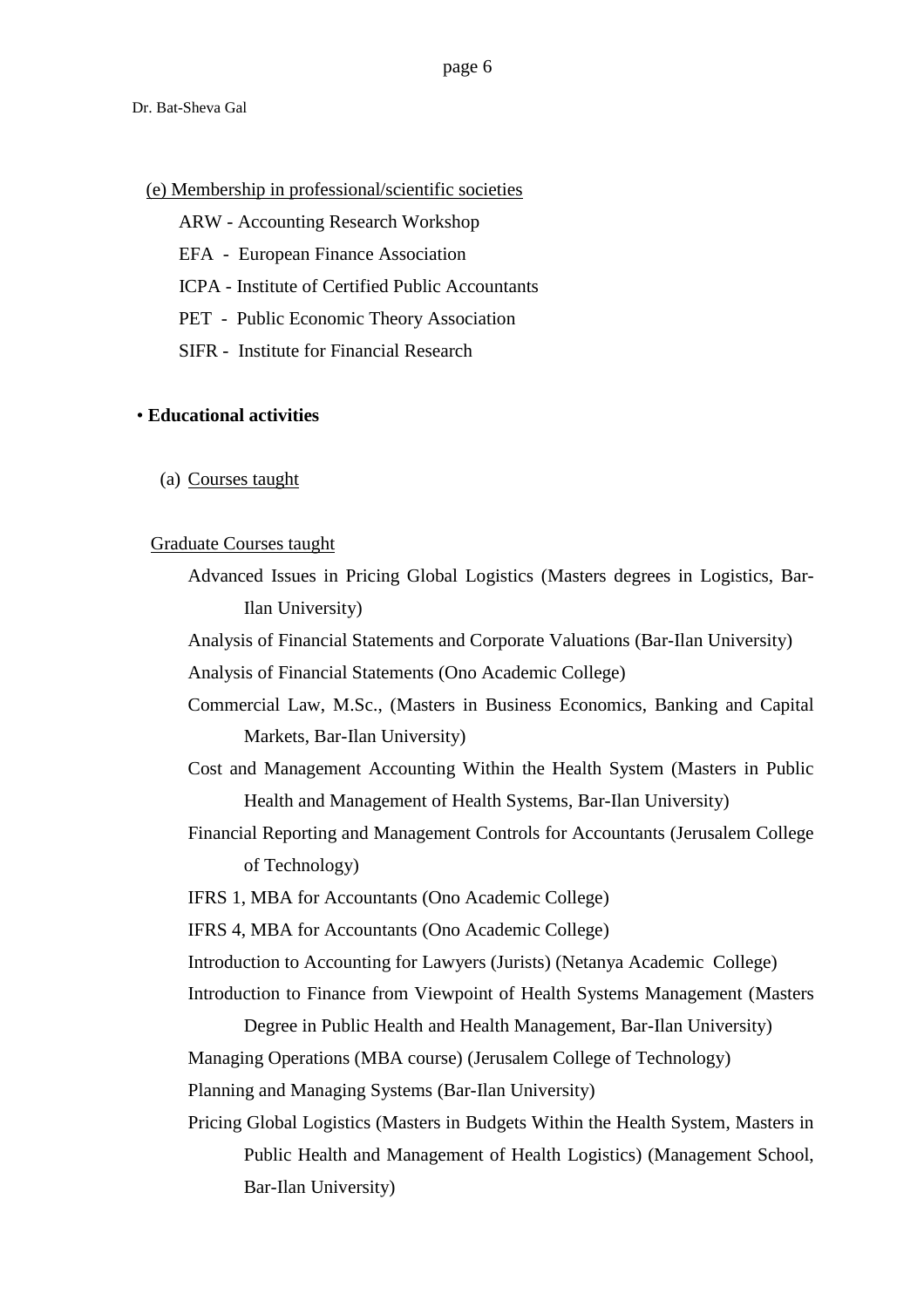#### Undergraduate Courses taught

- Accounting for Non-Profit Organizations (including the Supplementary Year)
- Analysis of Financial Statements and Corporate Valuations, Supplementary Year of

Accounting (Bar-Ilan University)

- Analysis of Financial Statements (Netanya Academic College)
- Analysis of Financial Statements (The Jerusalem College of Engineering, a branch of the Haifa Technion)
- Basics of Accounting for Land Assessment Students (The Jerusalem College of Engineering, a branch of the Haifa Technion)

Basics of Accounting for Accountants (Interns)

- Basics of Accounting for Logistics Students (Bar-Ilan University)
- Budgeting in Local Authorities (for the Supplementary Year) (Bar-Ilan University)
- Commercial and Labor Law (Netanya Academic College)

Commercial Law for Accounting Students (Bar-Ilan University)

Commercial Law for Accounting Students (Lander Academic Center)

Contract Law for Accounting Students (Bar-Ilan University)

Corporate Law for Accounting Students (Bar-Ilan University)

Cost and Advanced Management Accounting (including Supplementary Year), (Bar-Ilan University)

Cost as Management Tool for Accounting Students (Bar-Ilan University)

Costing, Tools and Methods for Accounting Students (Bar-Ilan University)

Decision Making Tools, Seminar (Bar-Ilan University)

Introduction to Law for Accounting Students (Bar-Ilan University)

Introduction to Legal Theory for Accounting Students (Bar-Ilan University)

Financial Accounting (Intermediate and Advanced), Accounting Students (Bar-Ilan University)

Financial Management in Technology Companies, [Department of Management](http://www.nihul.biu.ac.il/) and [Inter-Disciplinary Department of Social Sciences](http://meshulav.biu.ac.il/) (Bar-Ilan University)

- Introduction to Accounting for Accounting Students (Lander Academic Center)
- Introduction to Accounting for Accounting Students (Jerusalem College of Technology)
- Introduction to Accounting and Economics for Business Administration Students (Bar-Ilan University)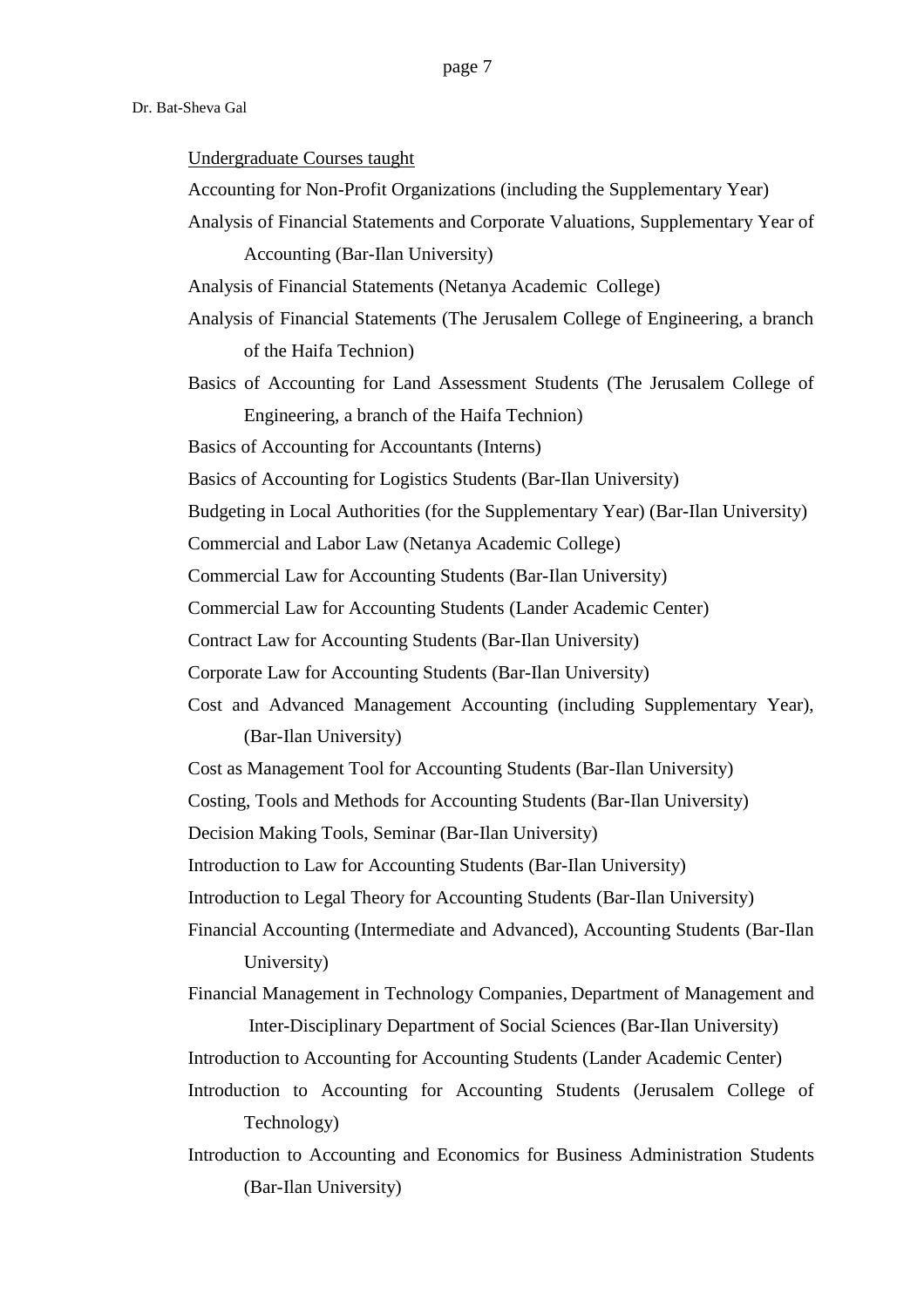Introduction to Accounting for Business Administration Students (Netanya Academic College)

Introduction to Finance, [Department of Management](http://www.nihul.biu.ac.il/) (Bar-Ilan University)

- Land Taxes for Land Assessment Students (The Jerusalem College of Engineering, a branch of the Haifa Technion)
- Macro Economics (Netanya Academic College)
- Management and Pricing in Logistics, the [Department of Management](http://www.nihul.biu.ac.il/) and [Inter-](http://meshulav.biu.ac.il/)[Disciplinary Department of Social Sciences](http://meshulav.biu.ac.il/) (Bar-Ilan University)
- Micro Economics (Netanya Academic College)
- Pricing and Budgeting in Tourism, the [Department of Management](http://www.nihul.biu.ac.il/) and [Inter-](http://meshulav.biu.ac.il/)[Disciplinary Department of Social Sciences](http://meshulav.biu.ac.il/) (Bar-Ilan University)
- Professional Accounting Seminar (Jerusalem College of Technology)
- Professional English for Accounting Students (Jerusalem College of Technology)
- Selected Problems in Advanced Financial Accounting (for the Supplementary Year) (Bar-Ilan University)
- Taxation Law (Netanya Academic College)
- Taxation Law for Land Assessment Students (The Jerusalem College of Engineering, a branch of the Haifa Technion)

#### • **Awards, Citations, Honors, Fellowships**

- (a) Honors, Citation Awards
- 1990 1997 Scholarships for academic excellence Sir Isaac and Lady Edith Wolfson Fund \$40,000 (\$5,000 per year)
- 1990 1991 Scholarships for academic excellence Hebrew University \$15,000
- 1984 1988 Scholarships for academic excellence and prizes from the Brookdale Fund for Outstanding Masters Degree Scholarships from the Sir Isaac and Lady Edith Wolfson Scholarships and Research Fund for Economics and Business Administration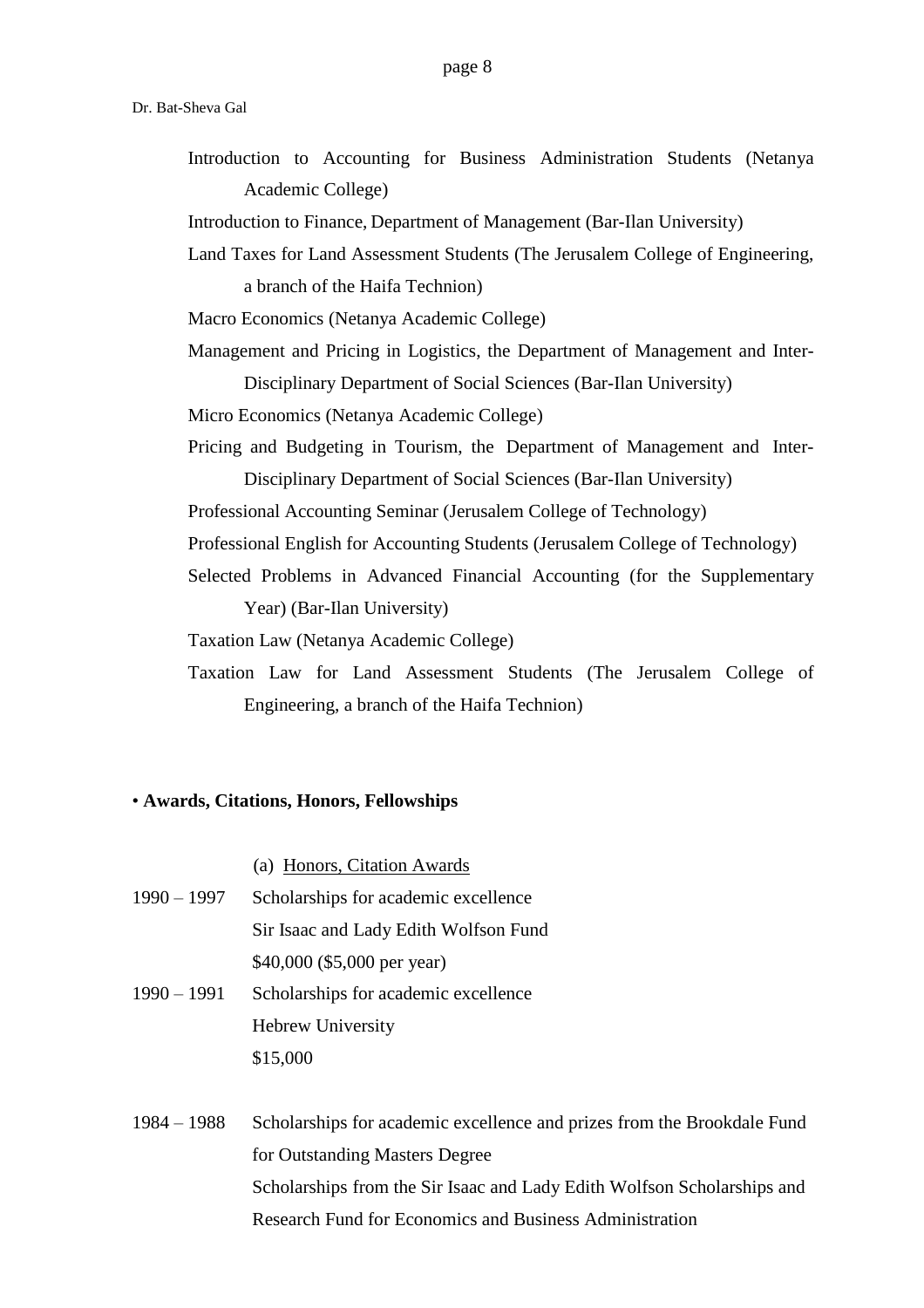\$25,000

1977 – 1980 Scholarships for academic excellence for undergraduates Bar-Ilan University and Girls College (Midrasha) about \$3,000 or \$4,000

#### • **Referred Publications**

(a) Refereed articles and refereed letters in scientific journals

- Gal, Bat-Sheva, 2010. Enhancing Infrastructure Accounting in the Mediterranean Region, *Accountants International Newsletter*.
- Gal, Bat-Sheva, 2010. Sick Law, Work Relationships, *The Accountant*, (Hebrew), October 2010; 23: 118-123.
- Gal, Bat-Sheva, 2009. Mediterranean Program, The Profession and The Accounting, *The Accountant*, (Hebrew), December 2009; 18: 112-117.
- Druck-Gal, Bat-Sheva and Yaari, Varda, 2006. Incumbent Employees' Resistance to Implementing Privatization Policy, *Journal of Economic Behavior and Organization* 59(3): 374-405.
- Druck-Gal, Bat-Sheva, Eptstein, S. Gil and Nitzan, Shmuel, 2004. Contestable Privatization, *Journal of Economics Behavior and Organization,* July 2004*;*  54(3): 337- 387.
- Gal, Bat-Sheva, 2003. Absence from Work during Fertility Treatment. *Social Security,* (Hebrew), August 2003, 64: 59-66.
- Druck-Gal, Bat-Sheva, Eptstein, S. Gil and Nitzan, Shmuel, 2002. Rent-Seeking with Asymmetric Rewards in Privatization Model. *Economic Quarterly*  (Hebrew), April 2002.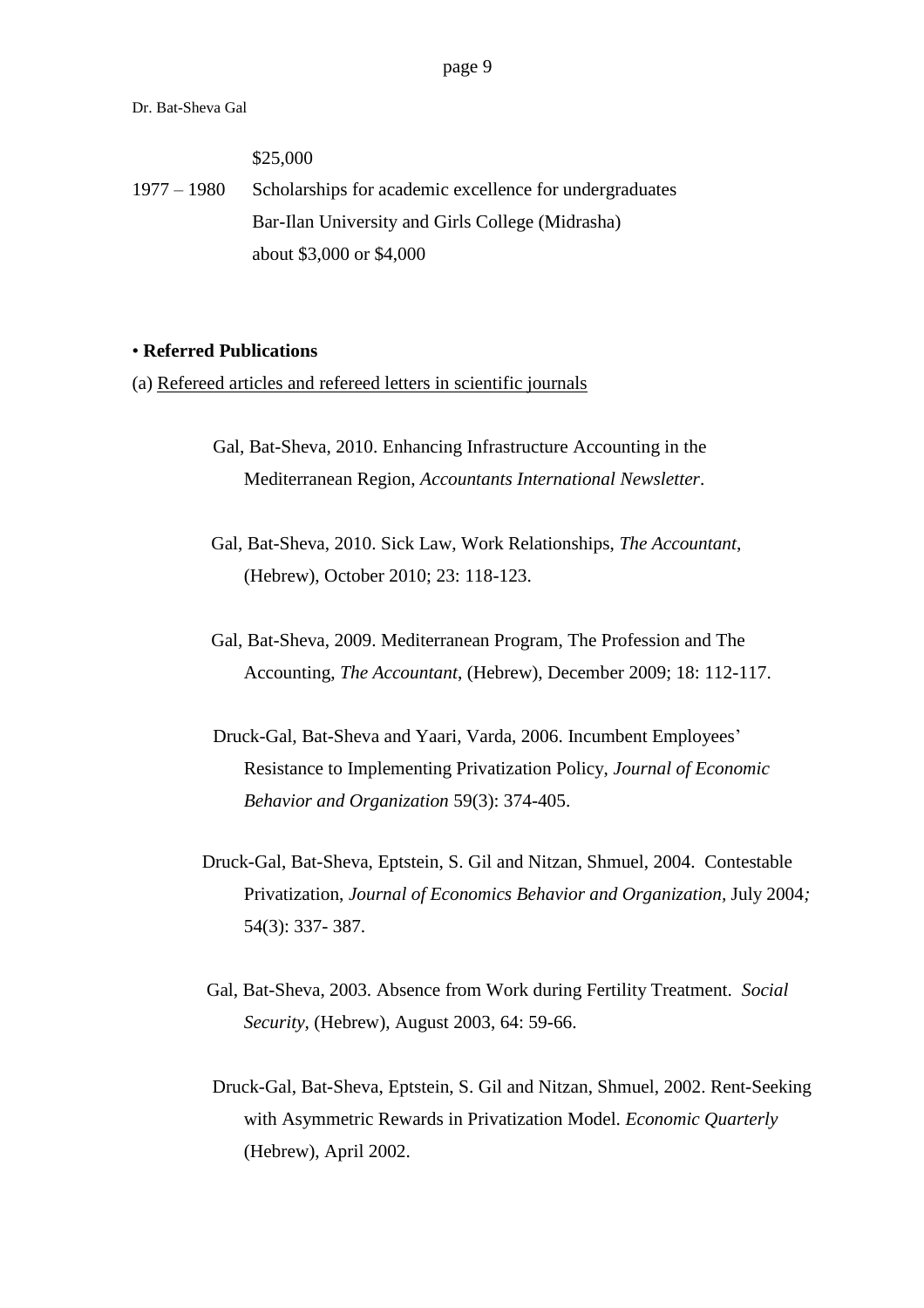Gal, Bat-Sheva and Rosevitch, Shimon, 1992. Possible Effects of the Cost of Issuing Public Stock. *Bank Quarterly* (Hebrew), December 1992, 243: 108- 115.

(b) Unrefereed professional articles and publications

- Gal, Batsheva and Rosevitch, Shimon, Accounting Treatment of Intangible Assets in Deferred Expenses, financed by the Cassirer Institute of Accounting Research, Faculty of Management, Recanati Business School, Tel Aviv University.
- Exercise booklets, Introduction to the Fundamentals of Accounting, privately published, 2013, 1-190. (Note: Every year a new booklet is issued, updated in accordance with the publication of new accounting regulations, including new tests for accounting courses).
- Exercise booklets, Accounting: IAS 16, 20, 36, 38 & 40, privately published, 2013, 1-180. (Note: Every year a new booklet is issued, updated in accordance with the publication of new accounting regulations, including new tests for accounting courses).

Course booklets for each accounting standard.

#### (c) Citations

- Cited in Gil S. Epstein and Shmuel Nitzan. 2007. *Endogenous Public Policy and Contests.*
- February 27, 2005 Verdict 1059/98 (Tel Aviv-Jaffo), Zinomental v. Assessment Official (Income Tax).

#### • **Research Grants**

- 2010 2013 Research Grant, Ono Academic College, 30,000 NIS (\$8,571).
- 2007 2009 Research Grants, Morris and Beatrice Glazer Research Fund for Accounting, including finance for attendance at conferences in Bern, Switzerland; Stockholm, Sweden and Bergen, Norway, about \$7,000.